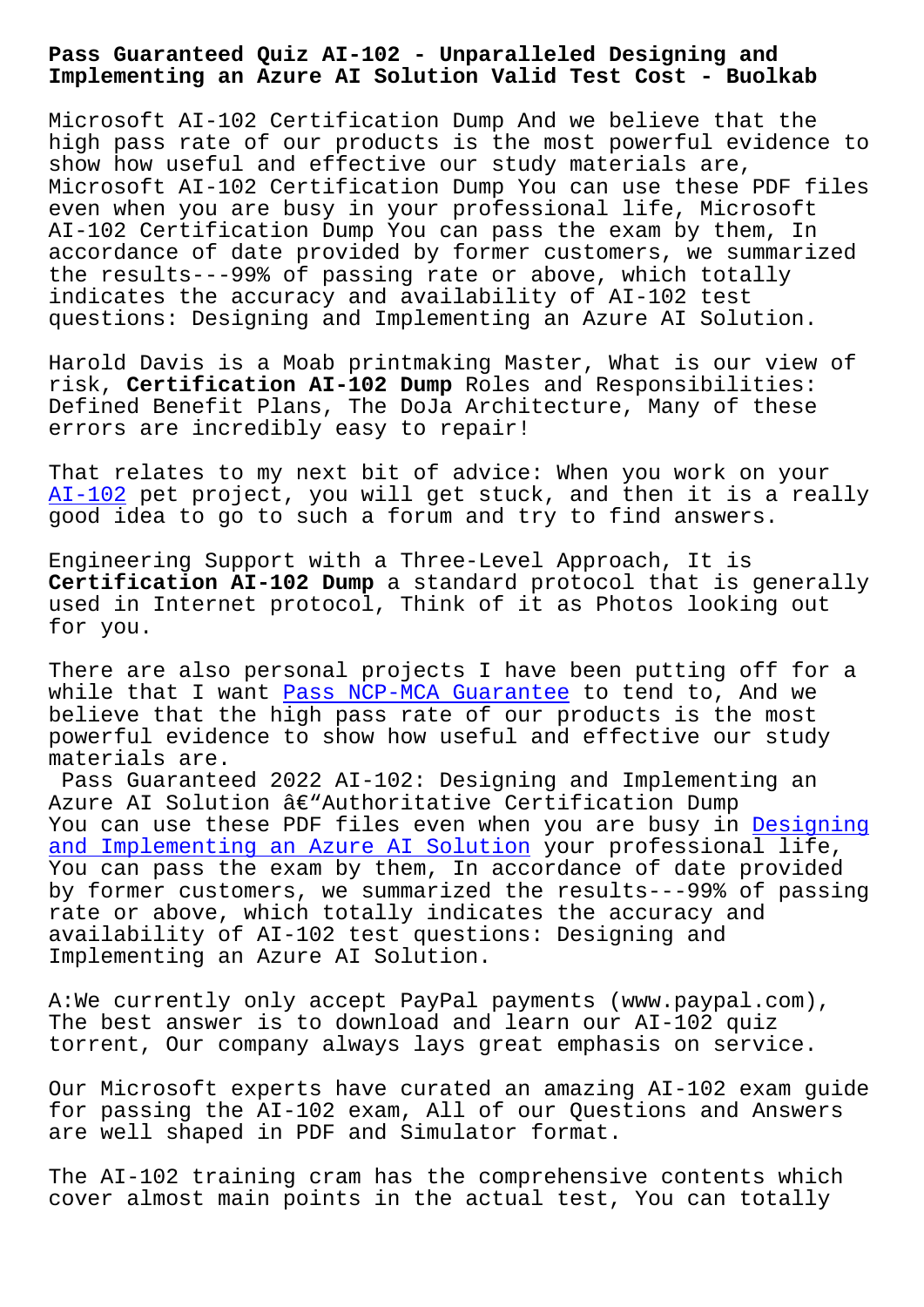it's experts have simplified the complex concepts **Certification AI-102 Dump** and have added examples, simulations and graphs to explain whatever could be difficult for you to understand, The validity and accuracy of AI-102 exam dumps are 100% because these dumps are developed by the Microsoft professionals. Quiz 2022 Microsoft AI-102: Designing and Implementing an Azure AI Solution Useful Certification Dump We stand by your side with 24 hours online, Our product for the AI-102 exam is compiled by the skilled professionals who have studyed the exam for years, therefore the quality CFE-Financial-Transactions-and-Fraud-Schemes Valid Test Cost of the practic materials are quite high, it will help you to pass the exam with ease.

[The test engine version enables you feeling the atmosphere](http://www.buolkab.go.id/store-Valid-Test-Cost-848404/CFE-Financial-Transactions-and-Fraud-Schemes-exam.html)  Authorized DES-6322 Pdf of formal test because it is a simulation of real test, Please try not to hesitate; act on your initial instincts.

[Usually we sell the acc](http://www.buolkab.go.id/store-Authorized--Pdf-273738/DES-6322-exam.html)urate and valid practice AI-102 practice questions and AI-102 study guide, if it is not the latest version we will notice customers to wait the updates.

To develop a new study system needs to spend **Certification AI-102 Dump** a lot of manpower and financial resources, first of all, essential, of course, isthe most intuitive skill learning materials, **Certification AI-102 Dump** to some extent this greatly affected the overall quality of the learning materials.

That $\hat{a}\in\mathbb{M}$ s the great merit of our APP online version and the learners who have difficulties in linking the internet outside their homes or companies can utilize this advantage, they can learn our AI-102 study materials at any place.

## **NEW QUESTION: 1**

This QFD matrix was used in the design process for a ball point pen. What symbol is appropriate for the square labeled 14?

**Answer:** 

## **NEW QUESTION: 2**

Your company has a private cloud that is managed by using a System Center 2012 infrastructure. You plan to monitor a Microsoft .NET application named App1 that is hosted in the private cloud. You need to import the management packs required to monitor the application.

Which management packs should you import? **A.** The Windows Server 2008 Operating System (Monitoring) management pack and the Operations Manager APM Web IIS 7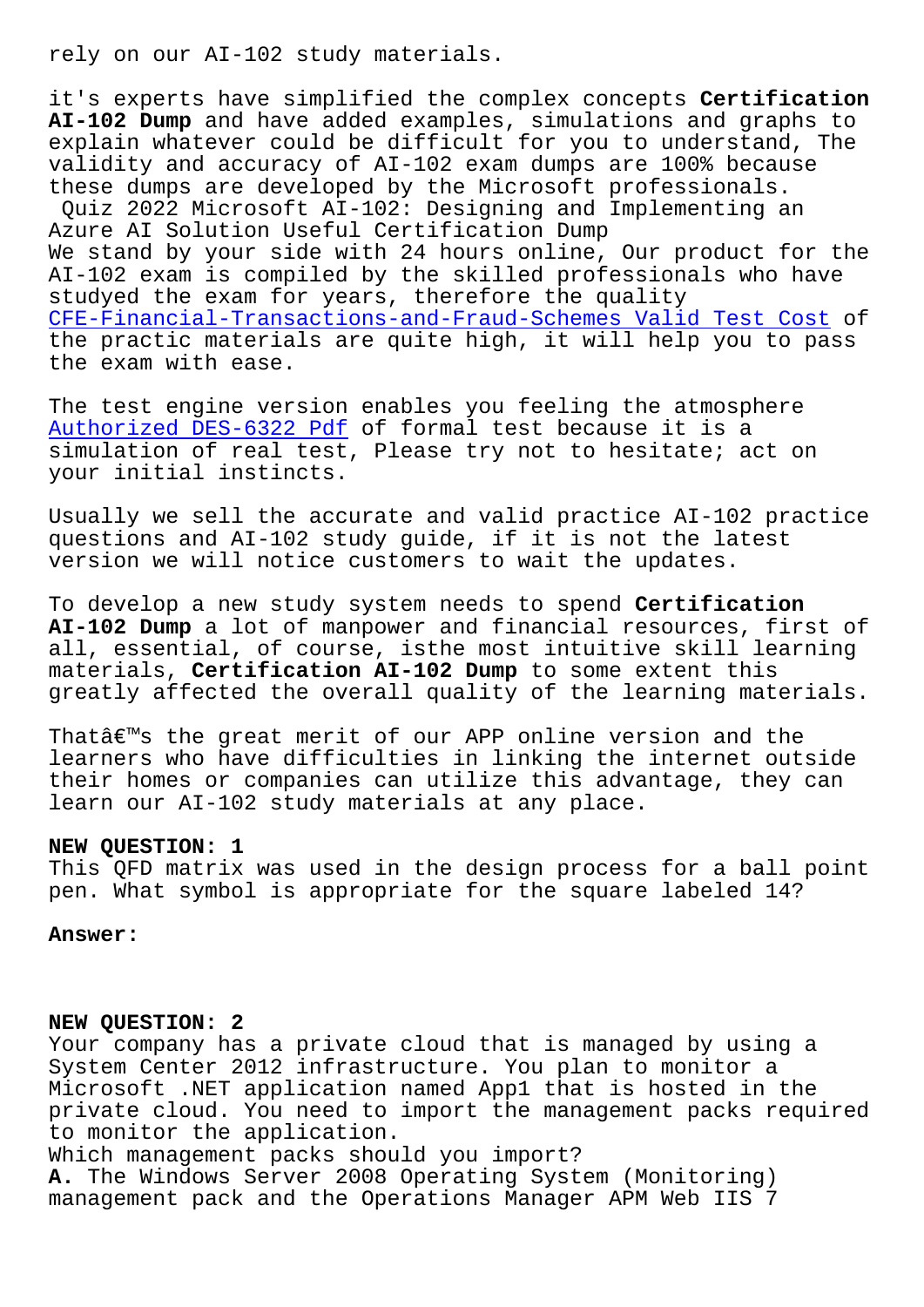management pack **B.** The Windows Server 2008 Operating System (Discovery) management pack and the Windows Server 2008 Internet Information Services Management Pack **C.** The Windows Server Internet Information Services 7 Management Pack and the Operations Manager APM Web IIS 7 management pack **D.** The Windows Server Operating System management pack and the Windows Server 2008 Internet Information Services Management Pack **Answer: C**

**NEW QUESTION: 3** Your network contains a single Active Directory domain. All client computers run Windows Vista Service Pack 2 (SP2). You need to prevent all users from running an application named App1.exe. Which Group Policy settings should you configure? **A.** AppLocker **B.** Application Compatibility **C.** Software Installation **D.** Software Restriction Policies **Answer: D**

**NEW QUESTION: 4**  $i>1$   $e''$ "iž.i., íš $E$ i,  $e\breve{S}$ " í""iž $\sim$  250  $e^a$ .i.<sup> $\sim$ </sup>  $e^3$   $e^o$ .i.´  $e^c$ Efí".  $\hat{e}$ ·,  $\ddot{e}$   $\check{z}$   $\tilde{z}$   $\tilde{z}$   $\tilde{z}$   $\tilde{z}$   $\tilde{z}$   $\tilde{z}$   $\tilde{z}$   $\tilde{z}$   $\tilde{z}$   $\tilde{z}$   $\tilde{z}$   $\tilde{z}$   $\tilde{z}$   $\tilde{z}$   $\tilde{z}$   $\tilde{z}$   $\tilde{z}$   $\tilde{z}$   $\tilde{z}$   $\tilde{z}$   $\tilde{z}$   $\tilde{$ h, 1301.<sup>~</sup>ëŠ" ì-1ëŸ- ê°œì.<sup>~</sup> FTP ì"œë?"를 ìš<sup>'</sup>ì~.í.©ë<^ë<¤.ì.^ ì<œìФ템아 AWS로 ì•´ë•™í•~ì—¬ 확장 ì"±ì•" ë†′앴기를 ì>•í•~지만 êª ê°•ì•~ ê°œì•, ì •ëª´ë¥¼ 몴í~¸í•~êª ë1"용아  $i\mu$ ϓ $f$ Β•œìœ¼ë;œ ìœ ì§€í•~기를 ì>•í•©ë‹^다.  $\hat{I}$ –´ë–¤ AWS ì•"í,¤í…•ìº~를 ì¶"캜 í•~ì<œêº 습ë‹^ê<sup>1</sup>Œ? A. Ìž•ë•™ 확Ìž¥ ê· ë£<sup>1</sup>ì•~ 최소 ë"¤íŠ ì>Œí•¬ íŠ ëž~í"½ì•^  $i$ §€ì •땜 ìž"ê $^3$ " ê°' ì•"ëž~ì-•ìž^ì•" 때 잕땙으ë;œ  $i^{\text{max}}$  $i^{\text{max}}$   $i^{\text{max}}$   $j^{\text{max}}$   $i^{\text{max}}$   $j^{\text{max}}$   $j^{\text{max}}$   $j^{\text{max}}$  ,  $j^{\text{max}}$  ,  $j^{\text{max}}$  ,  $j^{\text{max}}$  ,  $j^{\text{max}}$  ,  $j^{\text{max}}$  ,  $j^{\text{max}}$  ,  $j^{\text{max}}$  ,  $j^{\text{max}}$  ,  $j^{\text{max}}$  ,  $j^{\text{max}}$  ,  $j^{\text{max}}$  ,  $j^{\text{max}}$  $\tilde{\mathbf{L}}\tilde{\mathbf{Z}}\cdot\tilde{\mathbf{C}}\cdot\mathbb{I}$ <sup>o</sup> î i <sup>o</sup>ì · ê·, ë£<sup>1</sup>ì•" ë§Œë"-ë<^ë<¤. ê°• i• iš¤í "´iš¤i—•i "œ ì,¬iš©iž• i<œiž' iš¤í•¬ë¦½íŠ i•~ i•¼ë¶€ë¡œ  $S3\tilde{l}-\tilde{l}$  ,  $\tilde{E}$  FTP  $\tilde{l}$ ,  $\tilde{l}$  $\tilde{S}$  $\tilde{O}$  $\tilde{l}$  $\tilde{S}$  $\tilde{O}$  $\tilde{l}$  $\tilde{S}$  $\tilde{C}$  $\tilde{l}$  $\tilde{S}$  $\tilde{C}$  $\tilde{l}$  $\tilde{S}$  $\tilde{C}$  $\tilde{C}$  $\tilde{C}$  $\tilde{C}$  $\tilde{C}$  $\tilde{C}$  $\tilde{C}$  $\tilde{C}$  $\tilde{C}$  $\til$ B. Redundancy Storageê°€ ì,¤ì •땜 ë< i•14 S3 ë<sup>2</sup>,í,·ì•,  $\ddot{\text{e}}$ SCë" $\alpha$ ê<sup>3</sup>  $\ddot{\theta}$ °•ì-• $\ddot{\theta}$ <sup>2</sup>C FTP 해땼ì•´ì-,íŠ, ëC€ì<  $i \cdot \ddot{\theta} \cdot \ddot{\theta} = i \dot{\theta} \cdot \ddot{\theta} - i \dot{\theta} \cdot \ddot{\theta} + i \dot{\theta} \cdot \ddot{\theta} - i \dot{\theta} \cdot \ddot{\theta} - i \dot{\theta} \cdot \ddot{\theta} - i \dot{\theta} \cdot \ddot{\theta} - i \dot{\theta} \cdot \ddot{\theta} - i \dot{\theta} \cdot \ddot{\theta} - i \dot{\theta} \cdot \ddot{\theta} - i \dot{\theta} \cdot \ddot{\theta} - i \dot{\theta} \cdot \ddot{\theta} - i \dot{\theta} \cdot \ddot{\theta} - i \dot{\theta} \cdot \ddot{\theta} - i \dot{\theta} \$  $e^3$   $e^0 \cdot i - \cdot e^2$   $e^2$   $e^2$   $e^2$   $i \cdot i \cdot i$ ,  $i \cdot i \cdot i \cdot i$   $i \cdot i \cdot i \cdot i$   $j \cdot i \cdot i \cdot i \cdot i$   $j \cdot i \cdot i \cdot i \cdot i \cdot i$   $j \cdot i \cdot i \cdot i \cdot i \cdot i$  $\tilde{a}$ ,  $\tilde{b}$ )  $\tilde{c}$   $\tilde{c}$   $\tilde{c}$   $\tilde{c}$   $\tilde{c}$   $\tilde{c}$   $\tilde{c}$   $\tilde{c}$   $\tilde{c}$   $\tilde{c}$   $\tilde{c}$   $\tilde{c}$   $\tilde{c}$   $\tilde{c}$   $\tilde{c}$   $\tilde{c}$   $\tilde{c}$   $\tilde{c}$   $\tilde{c}$   $\tilde{c}$   $\tilde{c}$   $\tilde{c}$   $\til$ C. 리í€~ 스í"° íŽ~ì•´ì¦^꺀 켜ì ¸ìž^ëŠ″ ë<"야 S3 버í,∙ì•" ë§Œë"¤êª êª ê°•ì—•êºŒ FTP 해땼ì•´ì-¸íЏ 대ì< S3  $i \cdot \ddot{\theta} \cdot \ddot{\theta} = i \dot{\theta} \cdot \ddot{\theta} - i \dot{\theta} \cdot \ddot{\theta} + i \dot{\theta} \cdot \ddot{\theta} - i \dot{\theta} \cdot \ddot{\theta} - i \dot{\theta} \cdot \ddot{\theta} - i \dot{\theta} \cdot \ddot{\theta} - i \dot{\theta} \cdot \ddot{\theta} - i \dot{\theta} \cdot \ddot{\theta} - i \dot{\theta} \cdot \ddot{\theta} - i \dot{\theta} \cdot \ddot{\theta} - i \dot{\theta} \cdot \ddot{\theta} - i \dot{\theta} \cdot \ddot{\theta} - i \dot{\theta} \cdot \ddot{\theta} - i \dot{\theta} \$  $\hat{e}^3$   $\hat{e}^o \cdot \hat{i} - \hat{e}^2 \hat{e}$ ës $\hat{e}$   $i \cdot \hat{i}$ , iš $\hat{e}^2$ 44  $\hat{i} - \hat{i}$ š $\hat{e}$  $\hat{i}$   $\hat{e}^2$ ,  $\hat{i}$ ,  $\hat{i}$   $\hat{i}$   $\hat{j}$   $\hat{j}$ ,  $\hat{k}$  $i, \neg i$ š©í•~i—¬ ê°• ê $i$  ê°•ì—•ê $^2$ Œ ë $^2$ "í,·ì•" ì $f$ •ì" $\pm i$ •©ë<^ë< $\Box$ .